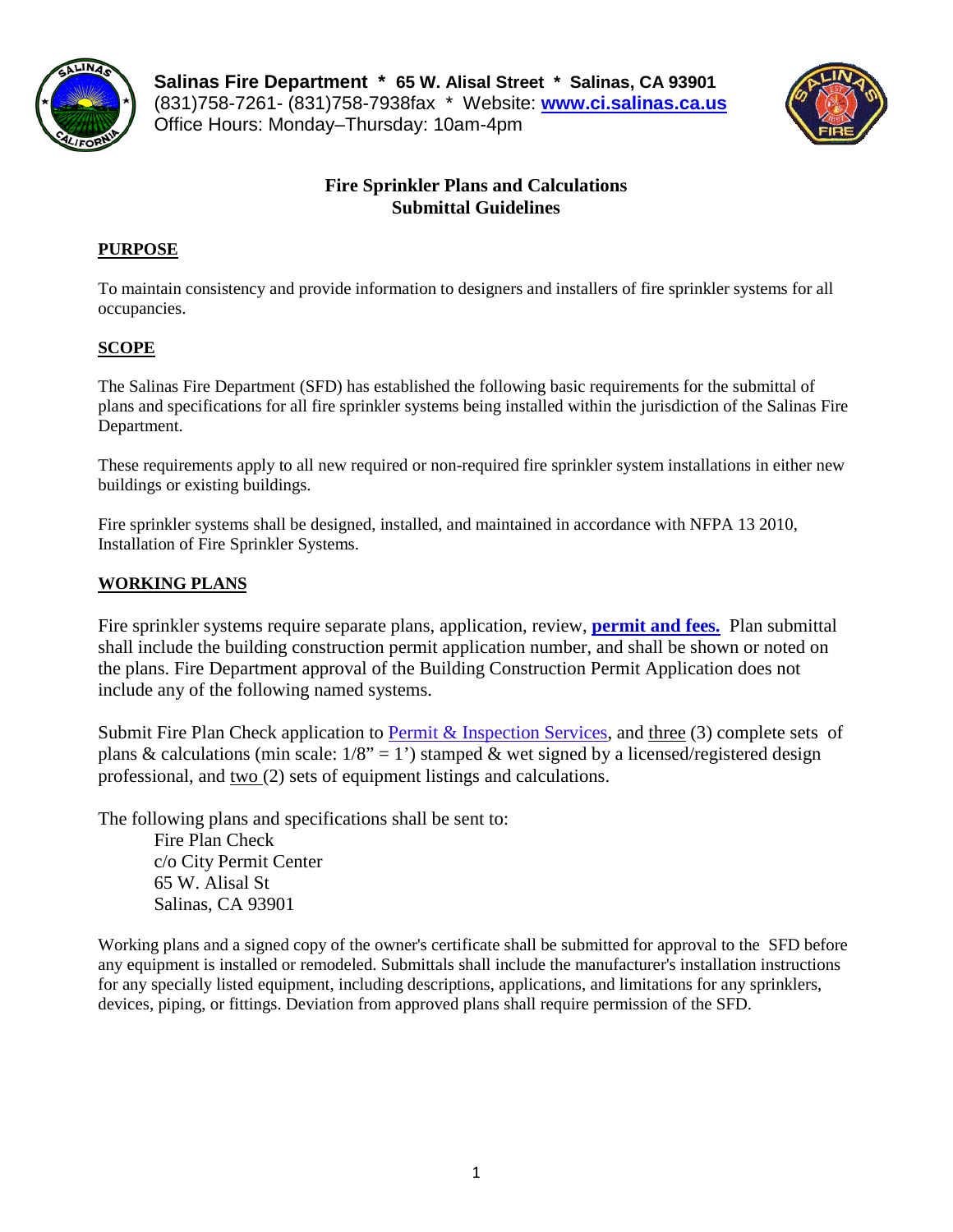Working plans shall be drawn to an indicated scale, on sheets of uniform size, with a plan of each floor, and shall show those items from the following list that pertain to the design of the system:

(1) Name of owner and occupant.

(2) Location, including street address.

(3) Point of compass.

(4) Full height cross section or schematic diagram, including structural member information if required for clarity and including ceiling construction and method of protection for nonmetallic piping.

(5) Location of partitions.

(6) Location of fire walls.

(7) Occupancy class of each area or room.

(8) Location and size of concealed spaces, closets, attics, and bathrooms.

(9) Any small enclosures in which no sprinklers are to be installed.

(10) Size of city main in street and whether dead end or circulating; if dead end, direction and distance to nearest circulating main; and city main test results and system

elevation relative to test hydrant.

(11) Other sources of water supply, with pressure or elevation.

(12) Make, type model, and nominal K-factor of sprinklers including sprinkler identification number.

(13) Temperature rating and location of high-temperature sprinklers.

(14) Total area protected by each system on each floor.

(15) Number of sprinklers on each riser per floor

(16) Total number of sprinklers on each dry pipe system, preaction system. combined dry pipe-preaction, system, or deluge system.

(17) Approximate capacity in gallons on each dry pipe system.

(18) Pipe type and schedule of wall thickness.

(19) Nominal pipe size and cutting lengths of pipe (or center-to-center dimensions). Where typical branch lines prevail, it shall be necessary to size only one typical line.

(20) Location and size of riser nipples.

(21) Type of fittings and joints and location of all welds and bends. The contractor shall specify on drawing any sections to be shop welded and the type of fittings or formations to be used.

(22) Type and locations of hangers, sleeves, braces, and methods of securing sprinklers when applicable.

(23) All control valves, check valves, drain pipes, and test connections.

(24) Make, type, model, and size of alarm or dry pipe valve.